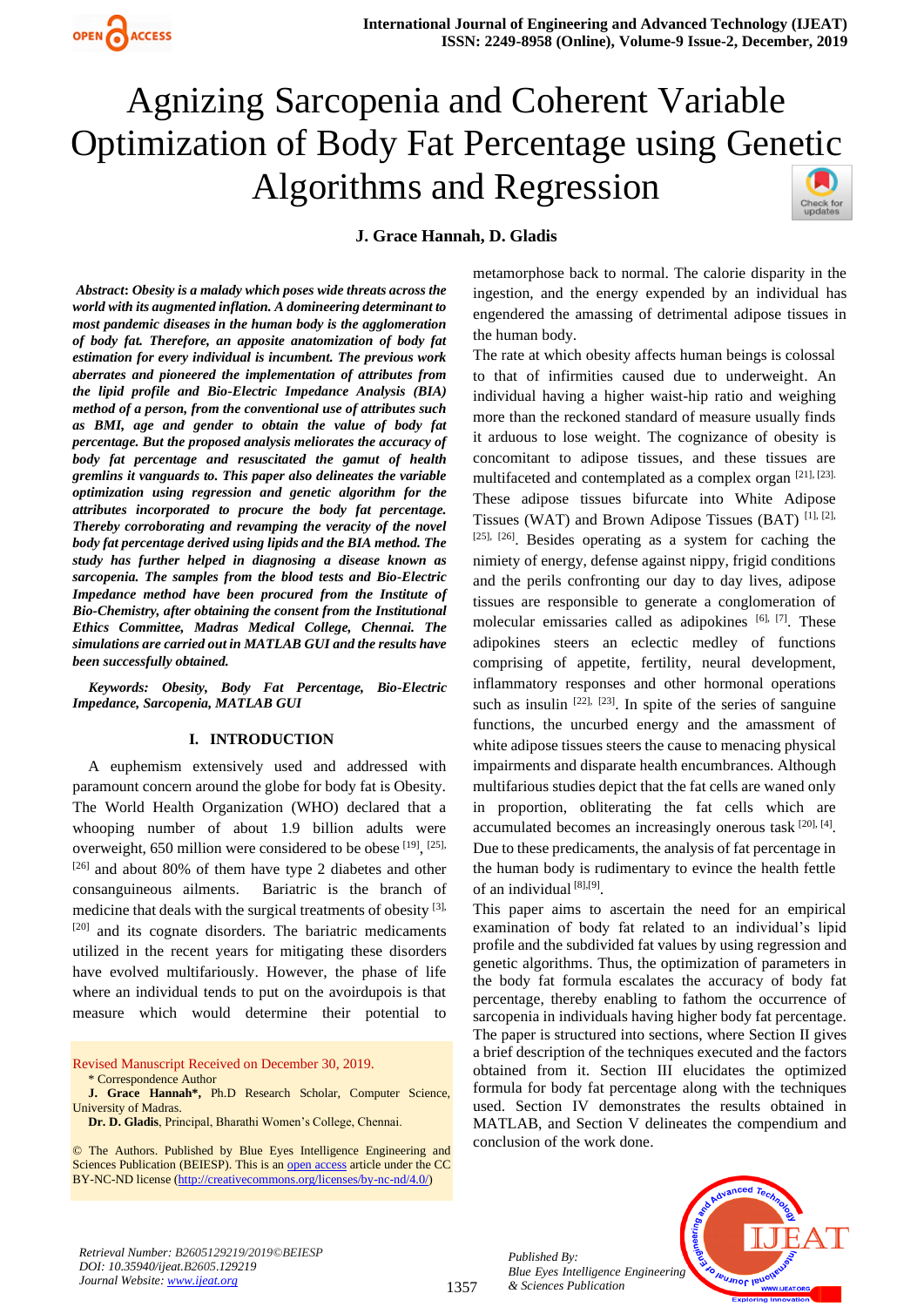# **Agnizing Sarcopenia and Coherent Variable Optimization of Body Fat Percentage using Genetic Algorithms and Regression**

## **II. METHODOLOGY**

The samples of blood tests and factors from the BIA method were drawn from adults aged between 20- 75 years. The population of study were circumscribed to obese, hyperlipidemic patients who were confronted with health gremlins ascribed to agglomeration of blubber in the body.

This study enumerates the formulation of body fat percentage by computation of the values procured from the blood tests and the Bioelectric Impedance Analysis (BIA) method for an individual.



#### **Fig 1: Methods used to procure data samples**

The above two methodologies are ostracized for individuals who were anaemic and suffering from other pernicious health disorders, parturient women and patients with hemorrhage dysfunctions. The lipid profile tests and the BIA method catalogues a list of components for each individual which helps in analyzing the state of health of an individual [16], [26]. Both the above tests also aids to sift the distribution of fat cells in the body and delineates the following factors: Total Cholesterol (TC), High-density Lipoprotein (HDL), Low density Lipoprotein (LDL) and Triglycerides (TG) are fragmented integrants of the former, whereas the latter test generates values for the modules such as subcutaneous fat, visceral fat percentage, the concomitant age corresponding to the fat percentage, Body Mass Index (BMI) and the muscle mass percentage for every individual [20],[26].

#### **III. OPTIMIZATION OF THE FORMULA AND TECHNIQUES USED**

The existing body fat formula is given as  $[14]$ , $[20]$ , $[25]$ , $[26]$ .  $[(1.2*BMI) + (0.23*Age) - (10.8*Gender) - 5.4]$  (1)

The conventional formula derived by Paul Duerenberg has been permeated to anatomize the fat percentage in the human body. But it has been ascertained that for a person of herculean build with exceeding muscle mass, there arouses an unwarranted surge in the BMI, ensuing that the individual

falls in the class of anamously obese or overweight compartment. Therefore, to circumvent errors and to proffer an unswerving precise result, a novel formula comprising of Total Cholesterol (TC) from the lipid profile tests, subcutaneous and visceral fat from the BIA method, age pertaining to the fat accumulation in the body and gender of the person are taken into consideration  $[20],[26]$ 

Body fat % = 
$$
[0.5 (FD) + (0.03(BIA A - A)) +
$$
  
(0.02\*CH) - (10.9\* GEN) + 10.8] (2)

 Where FD denotes the sum of the total fat deposit from the subcutaneous and the visceral fat in the human body. The difference between the age pertaining to fat in the body and the original age is then computed. The total cholesterol obtained from the lipid profile is denoted as CH, and gender (GEN) takes the value of 0 for female, and 1 for male [20], [26] .

## **A) REGRESSION & GENETIC ALGORITHM**

Variable optimization is an integral part of meliorating the coherent body fat formula. Therefore, in order to correlate the derived formula and to obtain impeccable results, the curve fitting model along with genetic algorithm has been implemented. Parameter selection is implemented by performing a constraint-based optimization where a lower boundary and an upper boundary are set. Genetic operators through a fitness function is first used for the selection of strong chromosomes, the next step involves the entwining of chromosomes by using the arithmetic cross over method with the cross over probability set to 0.8. The final step of genetic operation uses mutation to randomly commute the genes from the selected pair of chromosomes. The mutation probability is set to 0.2 and the number of generations to be iterated is set to 1000 with the elite count set to 4. Optimization occurs with the number of generations and the best fitness value and the mean fitness value are obtained.

Least - Square regression method is applied to fit the curve between the observed and the predicted values. Initially the predicted values are found by inversing the original data matrix and by applying the multiplication of the matrix with the unknown parameters. Then the mean square error is found by squaring the difference between the original data and the predicted values.

## **B) IDENTIFICATION OF SARCOPENIA USING**

#### **THE DERIVED FORMULA**

Sarcopenia is a term which refers to the loss of muscle mass [24]. The meliorated formula thus obtained after genetic operation is applied to acquire the precise body fat percentage for each person. The next step involves obtaining the muscle mass percentage from the BIA method for every individual.

It has been studied that when the formula has been contoured using genetic algorithm, the values for muscle mass percentage amortizes with the escalation of body fat percentage.

*Published By: Blue Eyes Intelligence Engineering & Sciences Publication* 

1358



*Retrieval Number: B2605129219/2019©BEIESP DOI: 10.35940/ijeat.B2605.129219 Journal Website[: www.ijeat.org](http://www.ijeat.org/)*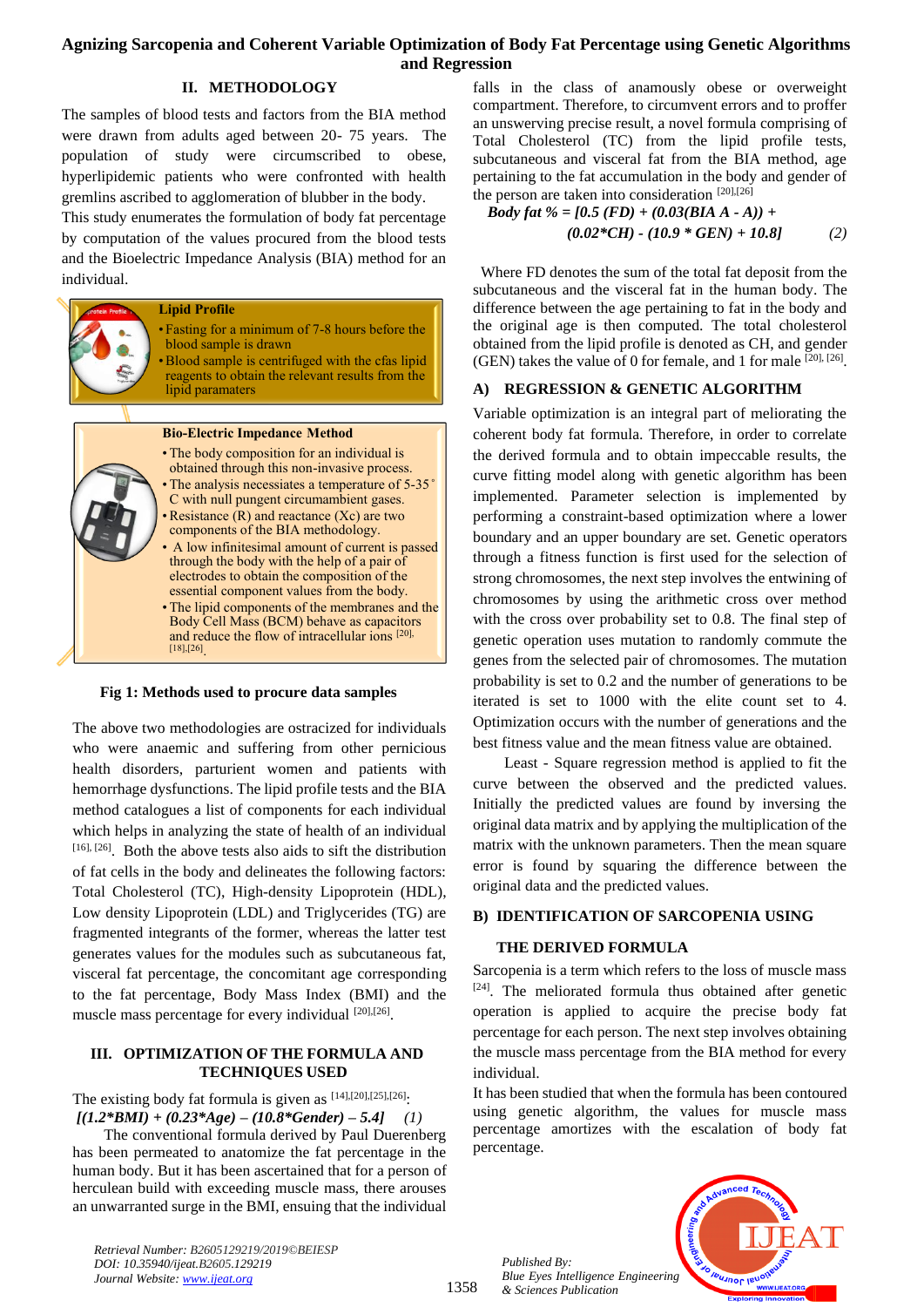| Table- I: Analysis of Sarcopenia using the Existing Body |
|----------------------------------------------------------|
| <b>Fat Formula</b>                                       |

| Gen | Age | <b>Existing</b><br>Formula | <b>Muscle Mass</b> | Sarcopenia<br><b>Analysis</b> |
|-----|-----|----------------------------|--------------------|-------------------------------|
|     | 25  | 24.58                      | 27.60              | Normal                        |
|     | 49  | 43.33                      | 21.20              | Positive                      |
|     | 54  | 33.54                      | 25.20              | Normal                        |
|     | 60  | 29.16                      | 24.32              | Normal                        |
| 0   | 52  | 40.52                      | 23.32              | Positive                      |
| 0   | 54  | 24.58                      | 35.72              | Normal                        |

**Table- II: Analysis of Sarcopenia using the derived Body Fat Formula**

| Gen | Age | <b>Derived</b><br>Formula | <b>Muscle Mass</b> | Sarcopenia<br><b>Analysis</b> |
|-----|-----|---------------------------|--------------------|-------------------------------|
|     | 25  | 30.41                     | 20.20              | Positive                      |
| 0   | 49  | 54.09                     | 16.60              | Positive                      |
|     | 54  | 40.98                     | 21.40              | Positive                      |
|     | 60  | 24.73                     | 26.50              | Normal                        |
| 0   | 52  | 46.40                     | 19.40              | Positive                      |
|     | 54  | 44.51                     | 22.70              | Positive                      |

Tables I and II shows the muscle mass percentage with relation to the body fat percentage of an individual garnered from the Bio-Electric Impedance Analysis. The tables patently expound that with the existing formula, the recognition and extant of sarcopenia is misclassified due to the absence of tangible attributes and variable optimization.

#### **IV. RESULTS OBTAINED**

 The result executed in the subsequent MATLAB GUI figure shows the optimization of the attributes is implemented through the genetic operators over a period of generations (iterations). The mean error rate is obtained after regression to assay the accuracy of the derived novel formula.

| 25<br>18200<br>96,7000<br>171,2000<br>29,1933<br>24,5820<br>1<br>49<br>33 4000<br>Ż<br>87<br>0<br>49<br>1,4900<br>69,3000<br>53,5000<br>31,2148<br>43.3278<br>209<br>3<br>54<br><b>B7,9000</b><br>66<br>1,6800<br>180<br>45,2000<br>31,1000<br>33 5400<br>61<br>4<br>60<br>1,6000<br>67,4000<br>206<br>35,8000<br>26 3000<br>29,1600<br>$\overline{5}$<br>52<br>66<br>1,5200<br>63,6000<br>216<br>48,4000<br>28,3000<br>40,5200<br>ŏ<br>ö<br>$\ddot{6}$<br>54<br>70<br>31,7000<br>1,6100<br>82,1000<br>241<br>48,4000<br>45.0600<br>$\overline{7}$<br>77<br>ö<br>63<br>1,4500<br>64,5000<br>207<br>54,7000<br>30.7000<br>45,9300<br>8<br>$\theta$<br>73<br>70<br>48<br>1,5100<br>198<br>38,2000<br>20,8000<br>36,3500<br>9<br>84,5000<br>ō<br>46<br>87<br>1,5900<br>219<br>54,8000<br>33,4000<br>45,2600<br>$\mathfrak{a}$<br>10<br>20<br>56<br>104,8000<br>231<br>62<br>39<br>16400<br>46<br>11<br>57<br>48<br>1,6800<br>81<br>208<br>35,5000<br>28,7000<br>29,2800<br>12<br>31<br>\$6<br>1,6400<br>89,6000<br>229<br>41.3000<br>33 3000<br>30,8900<br>GA -Objective function : Mean square Error<br><b>GA</b> parameters<br>The best finess value found was: 13.93<br>5<br>N Variable<br>0.2<br>Mutation prob<br>Recression Parameters:<br>$X1 = 0.5839$<br>Population<br>100<br>teration<br>1000<br>$X2 = 0.0363$<br>$X3 = 0.0233$<br>$X4 = -10.0891$<br><b>Elte Count</b><br>Crossover<br>Arithmetic<br>4<br>$X5 = 11.2935$ |  | GFN | Age | AGE(M) | H(m) | W(kg)                                                   | TC. | SF+VF | <b>BMI</b> | Existing Formula Derived Formula |         |           |
|---------------------------------------------------------------------------------------------------------------------------------------------------------------------------------------------------------------------------------------------------------------------------------------------------------------------------------------------------------------------------------------------------------------------------------------------------------------------------------------------------------------------------------------------------------------------------------------------------------------------------------------------------------------------------------------------------------------------------------------------------------------------------------------------------------------------------------------------------------------------------------------------------------------------------------------------------------------------------------------------------------------------------------------------------------------------------------------------------------------------------------------------------------------------------------------------------------------------------------------------------------------------------------------------------------------------------------------------------------------------------------------------------------------------------------|--|-----|-----|--------|------|---------------------------------------------------------|-----|-------|------------|----------------------------------|---------|-----------|
|                                                                                                                                                                                                                                                                                                                                                                                                                                                                                                                                                                                                                                                                                                                                                                                                                                                                                                                                                                                                                                                                                                                                                                                                                                                                                                                                                                                                                                 |  |     |     |        |      |                                                         |     |       |            |                                  | 24 1221 | $\lambda$ |
|                                                                                                                                                                                                                                                                                                                                                                                                                                                                                                                                                                                                                                                                                                                                                                                                                                                                                                                                                                                                                                                                                                                                                                                                                                                                                                                                                                                                                                 |  |     |     |        |      |                                                         |     |       |            |                                  | 46,9896 |           |
|                                                                                                                                                                                                                                                                                                                                                                                                                                                                                                                                                                                                                                                                                                                                                                                                                                                                                                                                                                                                                                                                                                                                                                                                                                                                                                                                                                                                                                 |  |     |     |        |      |                                                         |     |       |            |                                  | 30,5462 |           |
|                                                                                                                                                                                                                                                                                                                                                                                                                                                                                                                                                                                                                                                                                                                                                                                                                                                                                                                                                                                                                                                                                                                                                                                                                                                                                                                                                                                                                                 |  |     |     |        |      |                                                         |     |       |            |                                  | 25.4532 |           |
|                                                                                                                                                                                                                                                                                                                                                                                                                                                                                                                                                                                                                                                                                                                                                                                                                                                                                                                                                                                                                                                                                                                                                                                                                                                                                                                                                                                                                                 |  |     |     |        |      |                                                         |     |       |            |                                  | 44.1320 |           |
|                                                                                                                                                                                                                                                                                                                                                                                                                                                                                                                                                                                                                                                                                                                                                                                                                                                                                                                                                                                                                                                                                                                                                                                                                                                                                                                                                                                                                                 |  |     |     |        |      |                                                         |     |       |            |                                  | 44.7876 |           |
|                                                                                                                                                                                                                                                                                                                                                                                                                                                                                                                                                                                                                                                                                                                                                                                                                                                                                                                                                                                                                                                                                                                                                                                                                                                                                                                                                                                                                                 |  |     |     |        |      |                                                         |     |       |            |                                  | 47.4746 |           |
|                                                                                                                                                                                                                                                                                                                                                                                                                                                                                                                                                                                                                                                                                                                                                                                                                                                                                                                                                                                                                                                                                                                                                                                                                                                                                                                                                                                                                                 |  |     |     |        |      |                                                         |     |       |            |                                  | 37,3440 |           |
|                                                                                                                                                                                                                                                                                                                                                                                                                                                                                                                                                                                                                                                                                                                                                                                                                                                                                                                                                                                                                                                                                                                                                                                                                                                                                                                                                                                                                                 |  |     |     |        |      |                                                         |     |       |            |                                  | 48,0647 |           |
|                                                                                                                                                                                                                                                                                                                                                                                                                                                                                                                                                                                                                                                                                                                                                                                                                                                                                                                                                                                                                                                                                                                                                                                                                                                                                                                                                                                                                                 |  |     |     |        |      |                                                         |     |       |            |                                  | 52,9486 |           |
|                                                                                                                                                                                                                                                                                                                                                                                                                                                                                                                                                                                                                                                                                                                                                                                                                                                                                                                                                                                                                                                                                                                                                                                                                                                                                                                                                                                                                                 |  |     |     |        |      |                                                         |     |       |            |                                  | 25,6207 |           |
|                                                                                                                                                                                                                                                                                                                                                                                                                                                                                                                                                                                                                                                                                                                                                                                                                                                                                                                                                                                                                                                                                                                                                                                                                                                                                                                                                                                                                                 |  |     |     |        |      |                                                         |     |       |            |                                  | 29.9251 |           |
| Crossover prob<br>0.8<br>Parameters on BodyFat Equation:<br>$+11.2935$                                                                                                                                                                                                                                                                                                                                                                                                                                                                                                                                                                                                                                                                                                                                                                                                                                                                                                                                                                                                                                                                                                                                                                                                                                                                                                                                                          |  |     |     |        |      | 0.5639(SF+VF) +0.0363(AGE(M)-AGE) +0.0233TC -10.8691GEN |     |       |            |                                  |         |           |

**Fig 1. Variable Optimization using Genetic Algorithm and mean error using Regression.**

#### **V. CONCLUSION**

The above indagation has aided in the cognizance of interdependency between body fat, lipids and muscle mass percentage of an individual. It has helped to ameliorate the accuracy of the body fat percentage by parameter optimization using genetic algorithm and regression. A mean absolute error

*Retrieval Number: B2605129219/2019©BEIESP DOI: 10.35940/ijeat.B2605.129219 Journal Website: [www.ijeat.org](http://www.ijeat.org/)*

rate of 0.5% has proved that the novel formula derived after variable optimization can be equated to be used as a standard measure. This study also evinced that when the lipids in the blood depletes, the fat mass burgeons copiously thereby indirectly affecting and attenuating the muscle mass percentage of a person. Thus, the implemented indagation has piloted the emphasis on variable selection and optimization as a crucial factor in order to perceive health snags expeditiously. An ensuing elaborate analysis on sarcopenia is being contemplated.

#### **REFERENCES**

- 1. R Drolet, C Richard, et al, "Hypertrophy and hyperplasia of abdominal adipose tissues in women", International Journal of Obesity (2008) 32, 283-291; doi: 10.1038/sj.ijo.0803708; published online 28 August 2007.
- 2. **[2]** Carolina T. Mendes- dos-Santos, et al, "Normalization of height and excess body fat in children with salt-wasting 21-hydroxylase deficiency", J. Pediatr, (Rio J.) vol.87 no.3 Porto Alegre May/June 2011
- 3. https://www.niddk.nih.gov/health information/weight-management/bariatric-surgery/definition-facts, Definition & Facts for Bariatric Surgery.
- Lester b. Salans, et al, "Studies of Human Adipose Tissue, Adipose cell size and Number in non obese and obese patients", The Jour. of Clinical Investigation, Vol 52.
- 5. http://www.who.int/mediacentre/factsheets/fs311/en/obesity and overweight
- 6. David A. Bernlohr, et al, "Adipose tissue and lipid metabolism", Elsevier Science, 2002.
- 7. Christoph H. Saely, Kathrin Geiger, Heinz Drexel, "Brown versus White Adipose Tissue: A Mini-Review", Gerontology 2012
- 8. ClÁudia M. Oller Do Nascimento, et al, "Metabolism and secretory function of white adipose tissue: Effect of dietary fat", Anais da Academia Brasileira de Ciências (2009) 81(3): 453-466.
- 9. Health risks of being Overweight, U.S. Department of Health and Human Services, October 2007.
- 10. Rômulo A. Fernandes, et al, "The use of bioelectrical impedance to detect excess visceral and subcutaneous fat", Journal de Pediatria, August, 2007.
- 11. Fredrik Toss, "Body fat distribution, inflammation and cardiovascular disease", ISSN: 0346-6612; Sweden, 2011
- 12. Chun-Hao Chen, et al, "The study of Anthropometric estimates in the Visceral fat of healthy individuals", Nutrition Journal, 2014.
- 13. Leigh Peele, "Body Fat Percentage: A Complete Guide to Evaluation and Measurement", 2010
- 14. Paul Deurenberg, et al, "Singaporean Chinese adolescents have more subcutaneous adipose tissue than Dutch Caucasians of the same age and body mass index", Asia Pacific J Clin Nutr 2003;12 (3):261-265
- 15. Sun SS, Chumlea WC, Heymsfield SB, "Development of Bioelectric impedance analysis prediction equations for body composition with the use of multicomponent model for use in epidemlogic surveys", American Society for clinical Nutrition.
- 16. DK Key, Bosaeus, "Body Composition estimated by Bioelectric impedance in the Swedish elderly Development of population – based prediction equation and reference values of fat – free mass and body fat for  $70 - 75$  year olds ", European Journal of Clinical Nutrition.
- 17. Linda L.D. Zhong, Wai Kun et al, "The combination effects of body acupuncture and auricular acupressure compared to sham acupuncture for body weight control: Study protocol for a randomized controlled trial", BioMed Central.
- 18. Mahshjid Dehgan et al, "Is Bioelectric Impedance accurate for use in large epidemilogical studies?" BioMed Central, Nutritional Journal, 2008
- 19. <https://www.who.int/factsonobesity>
- 20. J. Grace Hannah, D.Gladis, "A Statistical Indagation of Body Fat Percentage: A Sift Cognitive Correlation of Lipid Data and Bio-Electric Impedance Analysis in Humans", International Journal of Advances in Science Engineering & Technology, April 2018.
- 21. S. Cinti, "The adipose organ at a glance, Dis. Model Mech", 5(2012) 588-594
- 22. N.Ouchi, J.L. Parker, J.J Lugus, K.Walsh, Nat. "Adipokines in Inflammation and metabolic disease", Rev. Immunol, 11(2011) 85-97.



*Published By: Blue Eyes Intelligence Engineering & Sciences Publication*